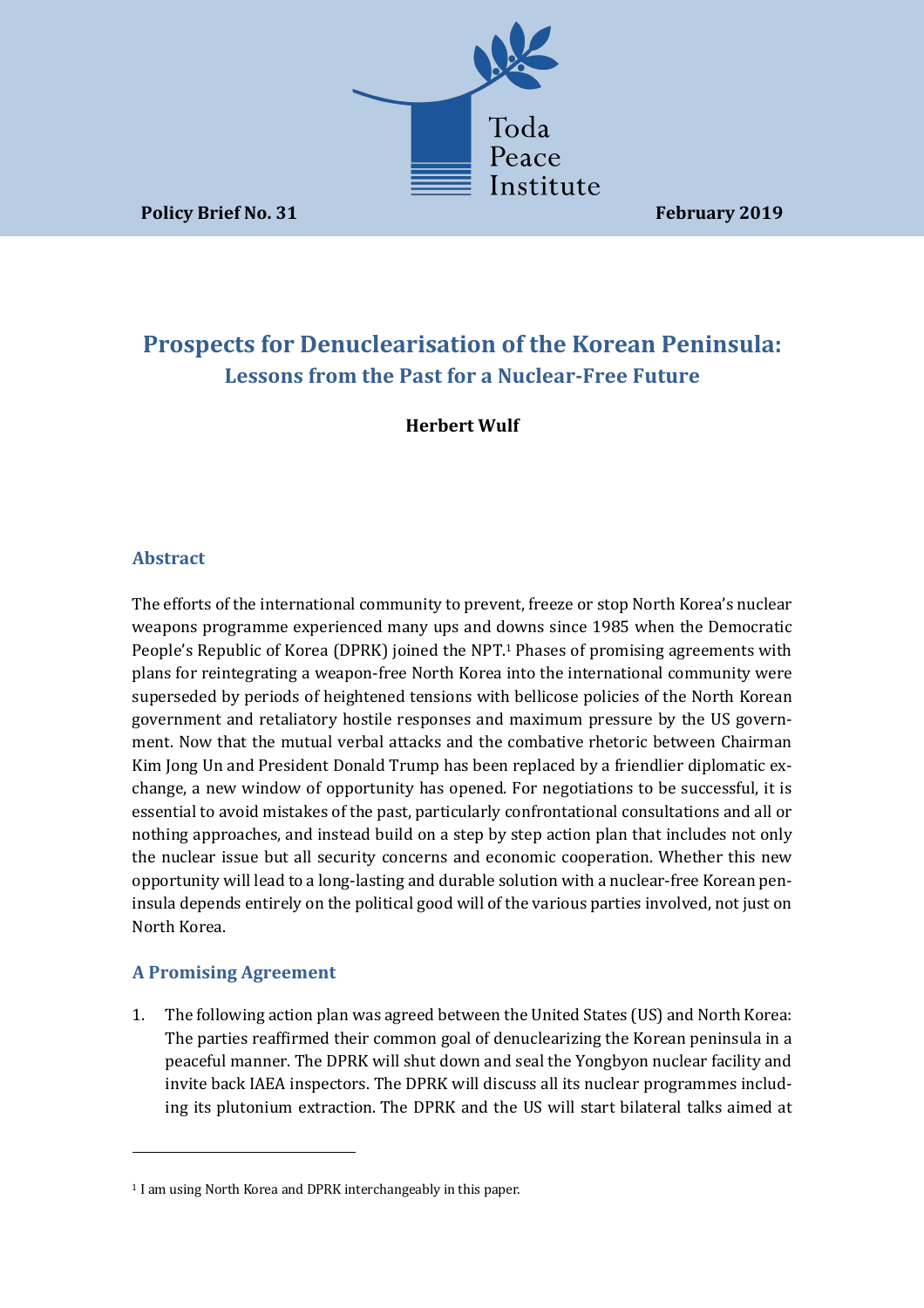resolving pending bilateral issues and moving toward full diplomatic relations. The US will advance the process of terminating sanctions. The parties agreed to cooperate in economic, energy and humanitarian assistance to the DPRK. The agreement was based on a step by step or action for action approach.<sup>2</sup>

- 2. What a blue print for a nuclear-free Korea! Unfortunately, this was not the deal agreed upon at the Singapore summit of Chairman Kim Jong Un and President Donald Trump in June 2018, but an accord of the six-party talks (China, Japan, North Korea, Russia, South Korea, USA) in 2007. At the time, this 2007 agreement was a breakthrough in the long-lasting nuclear crisis.
- 3. Instead of speculating what the present US-DPRK summits will lead to, we have to look at what lessons can be learned from this agreement. Why was this landmark agreement possible and why did it eventually fail? Signing such an agreement succeeded because pressure on the main players was mounting: First, the North Korean nuclear test of October 2006 made it absolutely clear to the international community that the nuclear crisis had reached a critical stage. If further nuclear proliferation was to be prevented, immediate action was required. Second, the North Korean government too was under pressure. The sanctions agreed upon in the UN were intended to restrict the import of goods and services by North Korea even further. Importantly, the Chinese government reduced its economic assistance, especially food and oil supplies. Thirdly, the agreement marked a major change of course for the Bush Administration, which at the time had been beset by six years of internal arguments as to whether to negotiate with North Korea or to squeeze the Kim government until it collapsed. The surprising turn-around of the Bush Administration, loosening its maximum pressure policy to negotiate with North Korea came about because other issues required attention; they were bogged down in the conflicts of Iraq and Afghanistan.
- 4. But why did this promising approach eventually fail? From the beginning, the US and the DPRK, the main antagonists in this nuclear conflict, continued their confrontational strategy and had different interpretations of the implementation of the accord. Both sides were expecting and asking for prior concessions from the other side: genuine steps to close down the nuclear programme versus immediate economic and technical assistance. In 2008 the North Korean foreign ministry complained that the US had not removed the country from the list of 'terrorist states'. To negotiate with the North Koreans and to continue treating them as a rogue or terrorist state at the same time was a compromise, trying to somehow consolidate the still ongoing infighting within the Administration. The State Department pursued the softer line vis a vis North Korea whereas the Ministry of Defense under Donald Rumsfeld (until 2006) and Vice President Richard Cheney aimed for the collapse of the regime. Cheney said in 2003: "I have been charged by the President with making sure that none of the tyrannies in the world are negotiated with. We don't negotiate with evil: we defeat it." 3 Although, by

<u> 1989 - Johann Stein, marwolaethau a bh</u>

<sup>&</sup>lt;sup>2</sup> US Department of State. https://2001-2009.state.gov/r/pa/prs/ps/2007/february/80479.htm

<sup>&</sup>lt;sup>3</sup> Charles L. Pritchard, The Korean Peninsula and the Role of Multilateral Talks, in: Disarmament Forum (UNIDIR) (2005) Vol. 2, p. 28.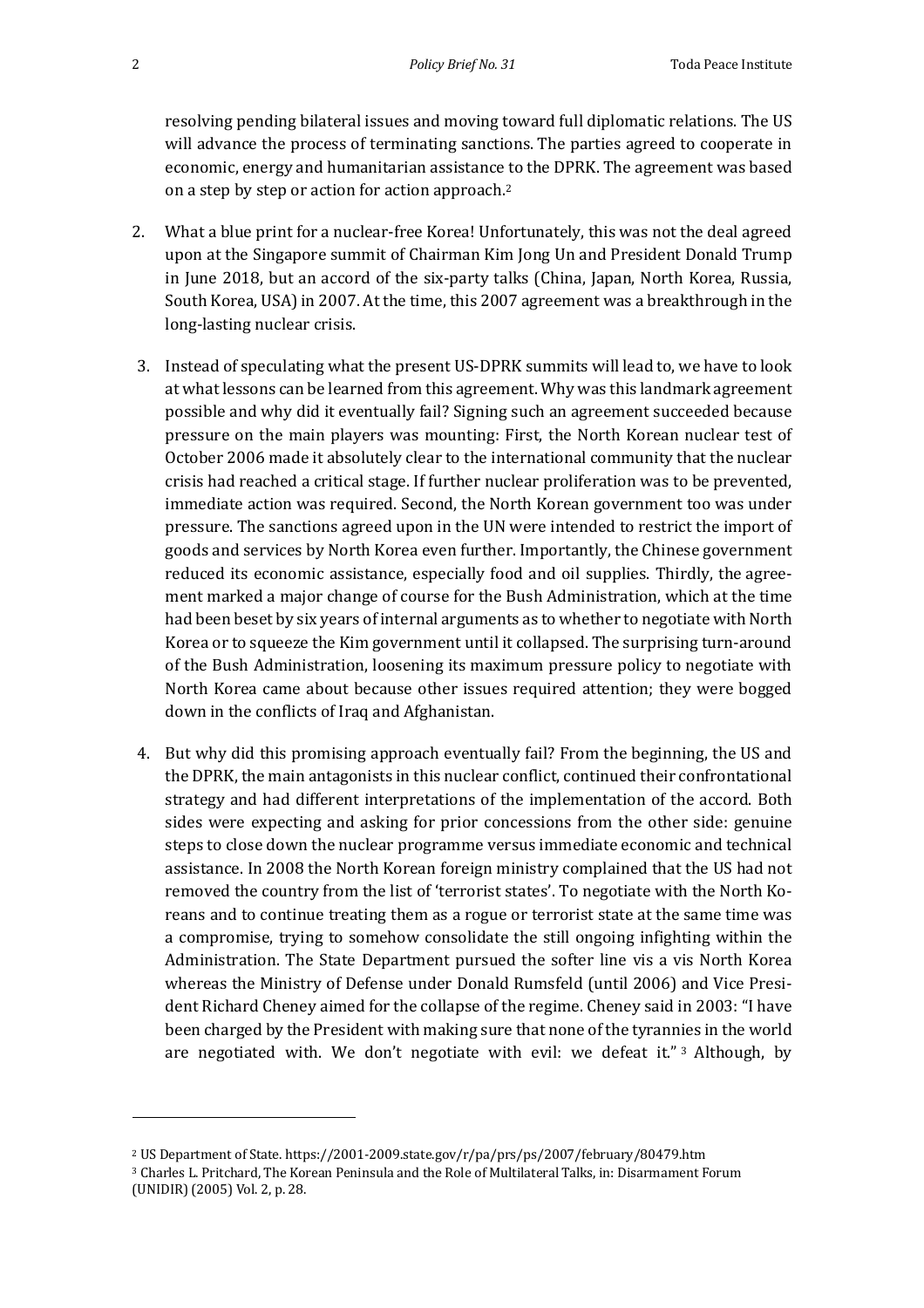2007/2008 the State Department's position had prevailed, the Vice President's fundamental opposition had not been given up either.

- 5. Verification of the agreement was differently interpreted in Washington and Pyongyang. The verification issue got even more controversial when new hardline governments came into power in Japan in 2006 and in South Korea in 2008. Both governments demanded a written verification protocol. President Bush went along and Pyongyang refused.<sup>4</sup> While Prime Minister Koizumi of Japan had visited North Korea in 2002, the Abe government was non-compromising and was particularly concerned about North Korea's missile programme with ballistic missile ranges that could reach Japan. South Korea's President Roh Moo-hyun had also visited North Korea and introduced a socalled "sunshine policy". In contrast, his successor Lee Myung-bak refused any political or economic concessions to the North.
- 6. At the end of 2008, North Korea denied that it agreed to allow international inspectors to verify the agreement. The controversy on verification ended in a stalemate and the US announced that further oil deliveries would not continue without a verification agreement. In 2009 North Korea insisted that access should be allowed to verify deployment of US nuclear weapons in South Korea, which according to the US and South Korea was never part of the deal. North Korea increased its brinkmanship by claiming that its stock of plutonium had already been weaponized and announced plans for the launch of a communications satellite. This plan was criticised as a breach of a UN Security Council resolution. As a reaction North Korea pronounced the withdrawal from the six-party talks and the annulment of the 2007 agreement. IAEA inspectors and US monitors were ejected from the nuclear facilities in Yongbyon. The UN Security Council responded with financial restrictions on North Korean firms. In May 2009 North Korea conducted its second underground nuclear test and President Bush responded by classifying the North Korean commitments as insufficient.<sup>5</sup>
- 7. By the end of 2009, the 2007 agreement was dead. One lesson of those two vears is that the North Korean government is an extremely complicated party to negotiate with and that accords reached do not necessarily last. But furthermore, the step by step or action for action approach envisaged functioned only in the negative sense. Actions by one side to take its own advantages from the accord were countered by retaliation strategies. The North Korean government certainly had a unique way of interpreting the agreement and has, when pressured, always reacted by polemics and threats. The Bush Administration took a long time to decide on its North Korea strategy and it was never convincing for the North Koreans since they had experienced too often changes of

<sup>&</sup>lt;sup>4</sup> Leon V. Sigal, For North Korea, Verifying Requires Reconciling: The Lesson from A Troubled Past—Part II, December 28, 2018, in 38 North, Stimson Center, https://www.38north.org/2018/12/lsigal122818/. 5 Arms Control Association, The six-party talks at a glance, https://www.armscontrol.org/factsheets/6partytalks.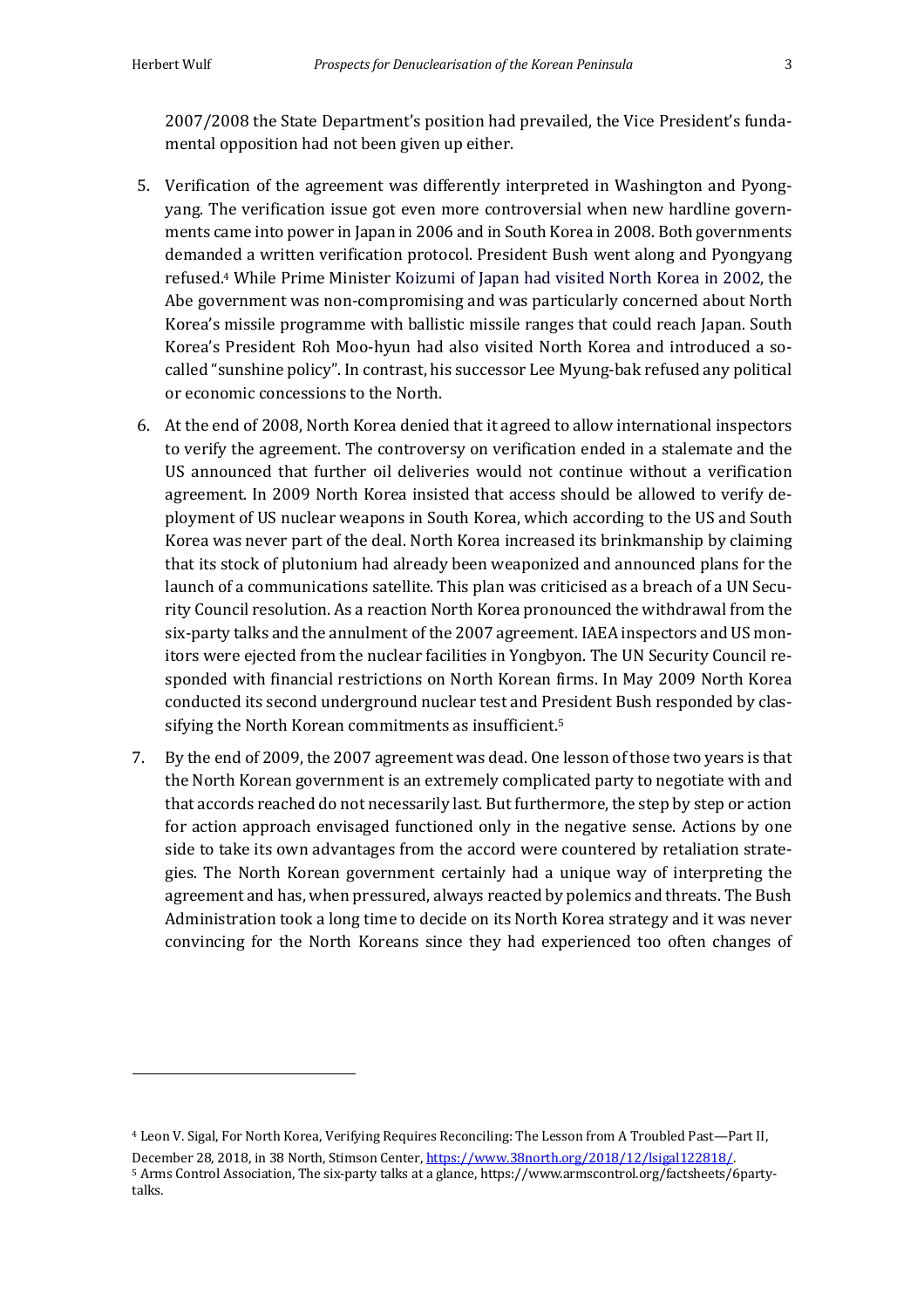Washington's North Korea policy. While the US government requested a 'complete, verifiable, and irreversible'<sup>6</sup> stop of the nuclear programme as a precondition for negotiations, the DPRK government wanted to pursue a step-by-step approach with actions on both sides, but most importantly a security guarantee by the United States.<sup>7</sup>

- 8. The Clinton Administration tried a 'carrot and sticks' policy. The Bush Administration struggled internally about their North Korea strategy and eventually gave up its maximum pressure strategy and tried the Clinton approach. The Obama Administration, over the entire eight-year period, was characterised by non-activities regarding North Korea's nuclear weapons. For a full decade neither the US Administration nor any of the other participants of the six-party talks took a convincing initiative. This period was decisive in advancing North Korea's nuclear programme. Like previous agreements (1994 Agreed Framework, 2005 six-party accord) the promising 2007 deal flopped. It took a decade until the US and North Korea began talks about denuclearization at the meeting of Donald Trump and Kim Jong Un in 2018.
- 9. The North Korean leadership always wanted to negotiate at eye-level with the United States. However, previous US governments have always refused talks at the bilateral level. It should not be underestimated how important this psychological aspect is for North Korea. The six-party talks were actually a compromise for both North Korea (to negotiate with the US) and the US (not to be responsible for the lack of progress) by actually using the Chinese as the responsible government in the driver's seat.

#### Table 1: Time line on conflict over North Korea's nuclear programme<sup>8</sup>

- 1985 DPRK ratifies Non-Proliferation Treaty (NPT)
- 1991 USA removes nuclear weapons from South Korea
- 1992 Declaration of North and South Korea to denuclearise the peninsula
- 1993 DPRK threatens NPT withdrawal, later suspension of the withdrawal
- 1994 US-DPRK Agreed Framework on halting the nuclear programme and sanctions relief
- 1999 North Korea agrees to suspend testing of long-range missiles
- 2000 North-South Korean presidential meeting

 

- 2002 US-President Bush categorises DPRK as part of 'axis of evil', imposing of sanctions North Korea accused of secret uranium enrichment
- 2003 North Korea declares withdrawal from NPT Six-party talks (China, Japan, North and South Korea, Russia, USA)
- 2005 USA freezes North Korean financial funds In six-party talks North Korea declares its readiness to denuclearise

Hanns Günther Hilpert and Oliver Meier (Eds.), (2018) Facets of the North Korea Conflict, https://www.swpberlin.org/fileadmin/contents/products/research\_papers/2018RP12\_hlp\_mro\_eds.pdf;

 $6$  This position has been softened after the Kim-Trump Singapore summit. https://www.reuters.com/article/us-northkorea-usa/us-softens-north-korea-approach-as-pompeo-prepares-for-more-nuclear-talksidUSKBN1JU26E.

<sup>&</sup>lt;sup>7</sup> Charles L. Pritchard, the former North Korea special envoy of the Bush Administration, blames his own government for having made a mess in a previous round of negotiations with the Kim government. He is quoted by Nicholas D. Kristof in the New York Times of 27 April 2005 with the words: "They blew it."

<sup>8</sup> Council on Foreign Relations https://www.cfr.org/timeline/north-korean-nuclear-negotiations;

Herbert Wulf, Nordkoreas Griff zur Bombe, Studien der Stiftung Wissenschaft und Politik: Berlin, Studie 14, June 2006. http://www.wulf-herbert.de/SWPStudie.pdf.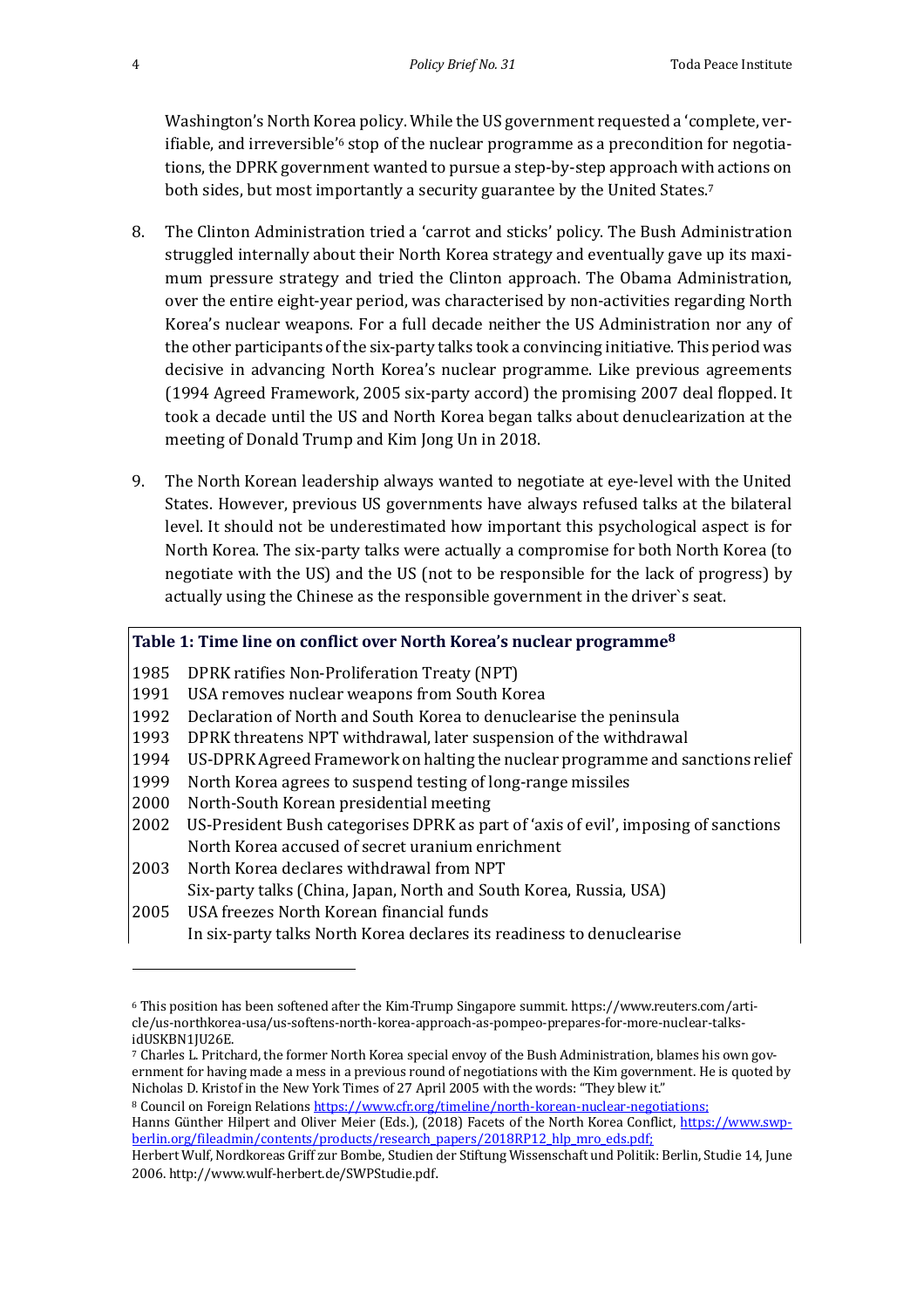2006 First North Korean nuclear test, followed by UN sanctions 2007 Six-party agree to an Action Plan, including halting DPRK nuclear facilities 2008 North Korea declares its fifteen nuclear sites and agrees on verification 2009 North Korea expels IAEA inspectors 2013 North Korea advances nuclear programme 2017 Visit of Kim Jong Un in South Korea 2018 US-DPRK summit in Singapore pledging to pursue peace and complete denuclearisation of Korean peninsula

#### **Options and Possible Scenarios**

10. What are the options for denuclearisation or at least for a halt of the present nuclear programme? The Kim Jong Un government has vigorously pursued a nuclear and missile policy, clearly in violation of UN restrictions. The various UN Security Council resolutions illustrate that none of the major parties involved (except for North Korea) is in favor of these activities. One of the more fundamental reasons for the repeated negotiating deadlock in the past was that the interests of those five countries involved with North Korea are not uniform. While they all want to stop the nuclear programme, the chosen means of doing so vary greatly. The US policy favoured isolating various Kim regimes or even forcibly changing them. China, Russia, and to some extent South Korea, prefer economic and political cooperation. China and Russia only reluctantly pursued the strict sanctions favoured by the US Administration. As long as there is disagreement, North Korea can get away with its policy of flexibly using peace signals, brinkmanship or bellicosity. So, where do we go from here? There appear to be six approaches.9

#### *Six scenarios*

- 11. **Wait and see:** This was basically the Obama strategy. But since North Korea has confirmed its determination and continues to improve its nuclear and missile capability this policy seems risky. Simply 'playing for time' is more likely to see the situation deteriorate rather than improve.
- 12. *Military measures:* Launching a military strike against North Korea either by trying to deliver a decisive blow against its nuclear weapons facilities or even wider conventional military missions - is unlikely to succeed and more probably would precipitate a major war on the Korean peninsula in which many thousands, possibly millions of innocent Koreans would die.<sup>10</sup> Nevertheless, President Trump assured his Japanese and South Korean allies that 'all options are on the table'.<sup>11</sup> But bellicosity carries considerable risks.<sup>12</sup> This is exactly what the Kim government tries to tell the international

<sup>9</sup> I detailed some of these scenarios and their repercussions in a 2006 publication. Herbert Wulf, Nordkoreas Griff zur Bombe, Studien der Stiftung Wissenschaft und Politik: Berlin, Studie 14, June 2006. http://www.wulfherbert.de/SWPStudie.pdf.

<sup>&</sup>lt;sup>10</sup> Michael Paul, Military Options: (Too) Much Risk for (Too) Little Promise, pp. 62-67, in: Günther Hilpert and Oliver Meier (Eds.), (2018) (ibid.).

<sup>&</sup>lt;sup>11</sup> Statement of President Trump after a North Korean missile launch in August 2017. Quoted in Washington Post, 29 August 2017.

<sup>&</sup>lt;sup>12</sup> International Crisis Group, The Korean Crisis (II): From Fire and Fury to Freeze-for Freeze, Report 298, Jan.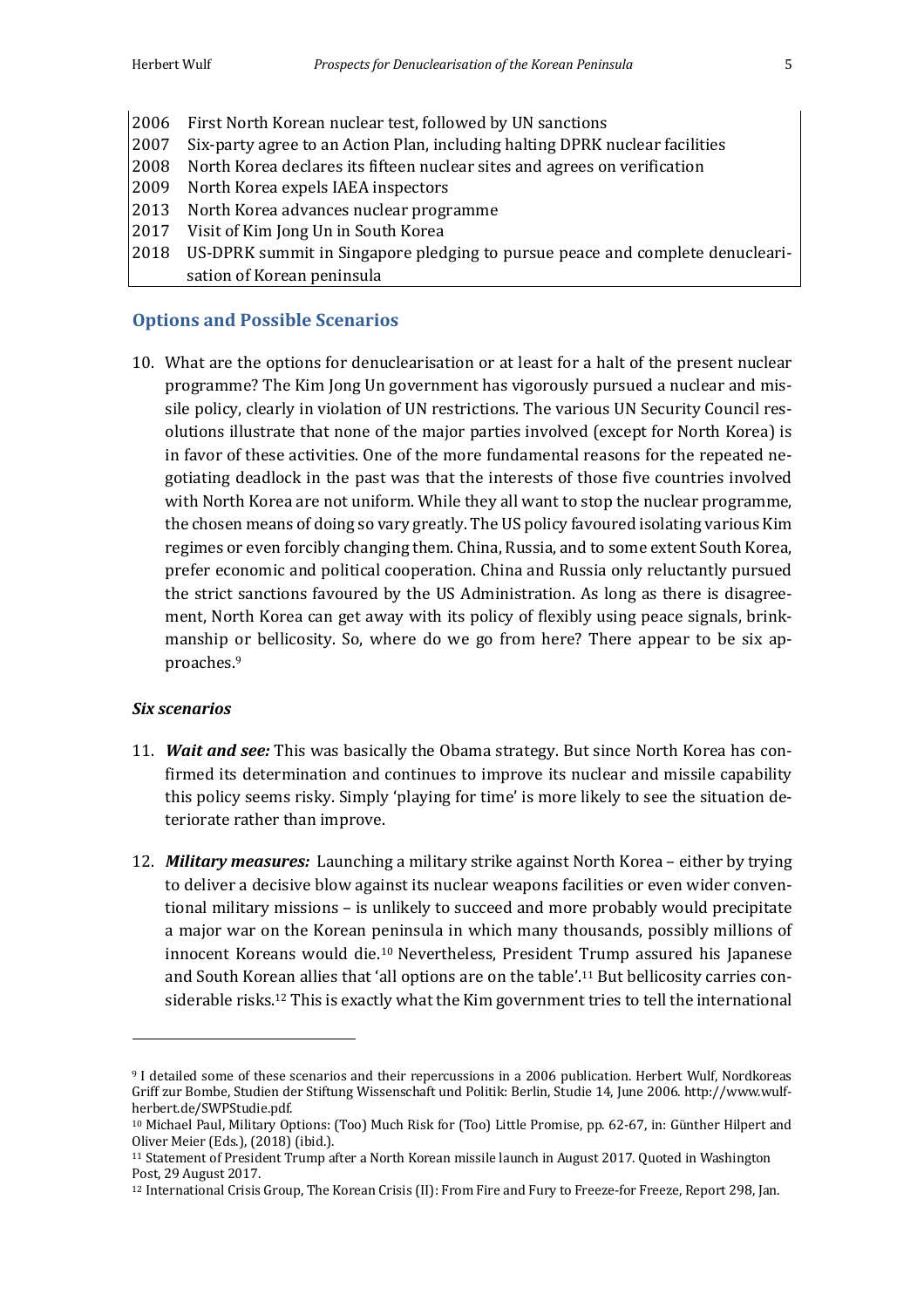community by defying all UN resolutions: If we are attacked we are powerful enough to strike at Seoul, the capital of South Korea.

- 13. **Isolation:** Complete isolation of North Korea by barring all contacts and ending all communication. Given past experience, however, it seems doubtful that the North Korean government would give in to such pressure. Instead, it is more likely that the North Koreans would 'tighten their belts'. Furthermore, this would require full cooperation on sanctions from China. Beijing has always been hesitant to enforce sanctions strictly. They have repeatedly and plausibly proclaimed that it is not willing to tolerate North Korea's nuclear weapons. But China is in a dilemma. It cannot and will not accept the collapse of the North Korean government. Neither a chaotic disintegration nor an orderly North-South Korean unification is a tolerable political perspective in the eyes of the Chinese government.
- 14. *Maximum pressure*: A strategy that uses a variety of economic, diplomatic, intelligence and possibly even military means to enforce compliant behavior. The Bush Administration has tried this approach between 2001 and 2006 and grudgingly changed its strategies since the results were quite contrary to expectations. Similar to the isolation strategy maximum pressure led to defiant behavior in Pyongyang.
- 15. **Forced regime change:** How would this be brought about? Ruling out military action, the Bush Administration which had openly favoured this option offered only rhetoric, but no concept for overthrowing 'rogue state' governments. Except for the US government, none of the states involved favours an abrupt collapse of the regime in Pyongyang: the consequences of which would be incalculable, especially for South Korea and China who would have to cope with millions of refugees.
- 16. *Cooperation and security quarantees:* Given North Korea's dire economic and social conditions, its government has repeatedly announced that it is prepared to stop its nuclear weapons programme and to cooperate with the international community, if US nuclear weapons are removed from South Korea and if it receives security guarantees and economic assistance. During the 1990s the Clinton Administration pursued such a policy which led to the 1994 Agreed Framework. The Clinton strategy ended abruptly with the confrontational strategy of the Bush Administration. Nevertheless, after the advance of the nuclear weapons and missile programme, the Kim Jong Un government changed course to the surprise of all other actors by signaling its willingness to cooperate. Visits of North Koreans to the 2018 Winter Olympics in South Korea opened the door for visits to the North. North-South relations have improved and if what North Korea says is true, it is worth ascertaining more precisely what the conditions of such cooperation and the price of North Korean compliance would be. A policy of economic cooperation, with 'carrots and sticks' probably offers too little for North Korea to comply. Political confidence building measures, such as a security guarantee, are also needed to overcome the North Koreans' distrust of the United States.

<sup>2018;</sup> https://www.crisisgroup.org/asia/north-east-asia/korean-peninsula/294-korean-peninsula-crisis-iifire-and-fury-freeze-freeze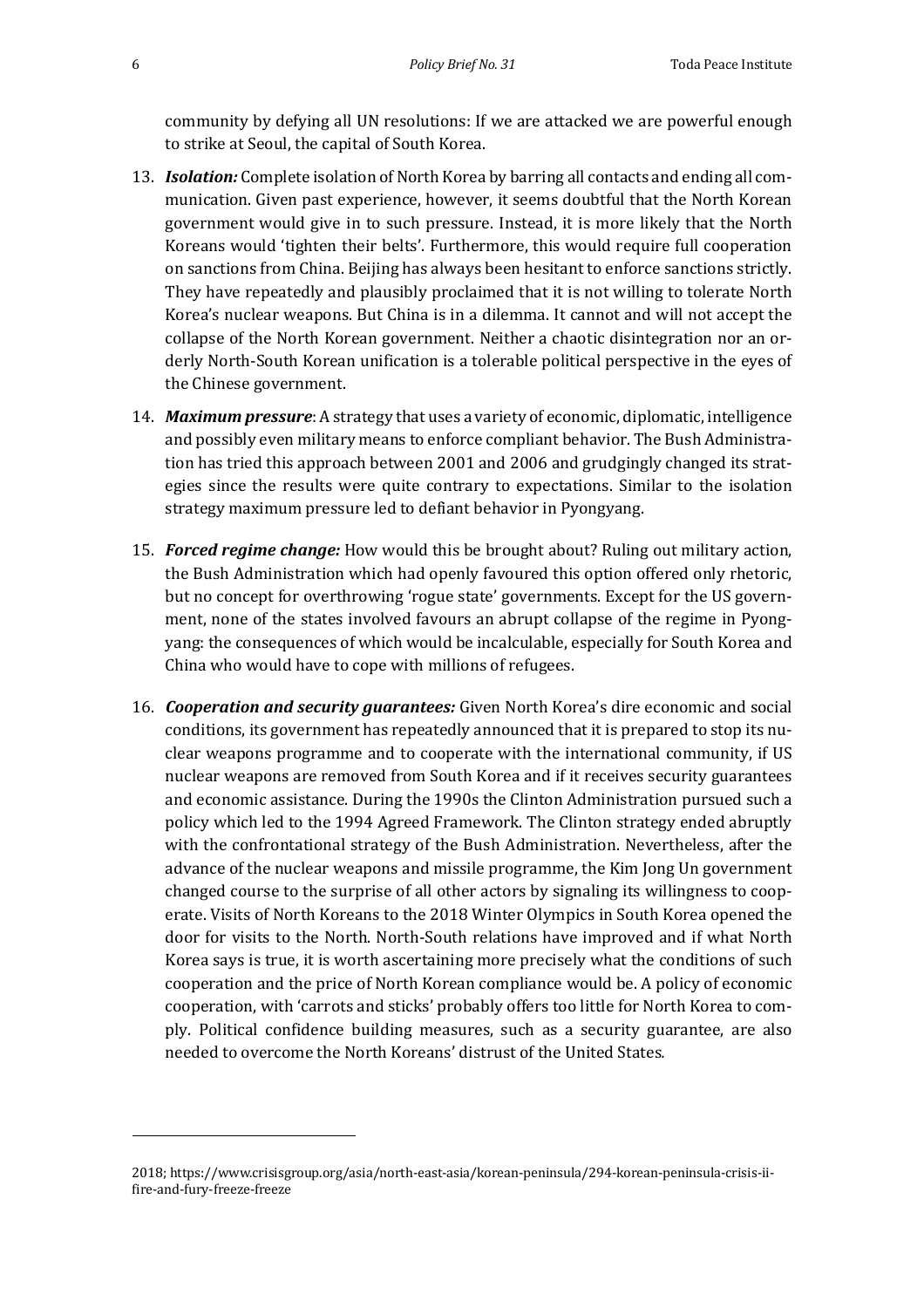#### *Learning from experience*

- 17. From North Korea's joining of the NPT in 1985 until today, the negotiations about a freeze of the militarily relevant nuclear activities in that country have seen many ups and downs, including periods with promising breakthroughs that regularly failed. Looking at the international scene regarding the various nuclear programmes outside the club of the Permanent Five (P5) (China, France, Russia, U.K. and USA), there are at least five different types of developments relevant for assessing the possible future of North Korea's nuclear weapons.
- 18. **The Israel model:** Despite the public knowledge about the existence of Israeli nuclear weapons, all Israeli governments have consistently pursued a policy of 'neither confirm nor deny'. Obviously, due to verified North Korean nuclear tests and its self-declared status as a nuclear power, the Israel model is not a blue print for the future of the North Korean programme.
- 19. **The Libya model:** The Libyan nuclear issue was resolved in 2003 when Col. M. Gaddafi agreed to eliminate all weapons of mass destruction programmes in return for a reset of its international relations. However, Gaddafi was dissatisfied with the slow process of normalising international relations. Eventually, the deposed Libyan leader was killed in 2011 as a result of internal violent conflicts and after a controversial NATO-led military intervention in Libya. Due to the events in Libya, as well as the killing of Saddam Hussein in Iraq, the North Korean leadership considers its nuclear programme as their own life-insurance. Progress towards denuclearisation in North Korea is likely to take place only if the government gets fully fledged guarantees that externally forced regime change is not a policy option.
- 20. **The India model:** India is not a member of the NPT and has always criticised the NPT as an unjust treaty of nuclear 'haves' and 'have-nots'. Since the mid-1970s India has pursued a nuclear weapon programme and with a series of tests in 1998 it was clear that India had a viable military nuclear option. In 2005 the governments of the US and India released a joint statement, lifting a three-decade US moratorium on nuclear trade with India.<sup>13</sup> Although addressed to civil nuclear activities, the US-India rapprochement was a de facto recognition of India as a nuclear power, remaining outside the NPT. Could this be a model for the future of the North Korean nuclear programme? The decisive difference between the situation in India and North Korea is the fact that India is considered internationally as an important and a reliable global player, while the regime in Pyongyang remains the outcast who is not trusted, not even by China. Thus, it seems presently unlikely that the international community would go for a normalisation in its relations with North Korea without de-escalating the conflict and clear signs for denuclearisation.
- 21. **The Iran model:** In 2015, Iran agreed with the P5 plus Germany/EU to limit Iran's sensitive nuclear activities and allow international inspectors to verify this accord. The

<sup>13</sup> Bajoria, Jayshree/Plan, Esther 2010: The US-India Nuclear Deal, Council on Foreign Relations. http://www.cfr.org/india/us-india-nuclear-deal/p9663#p3.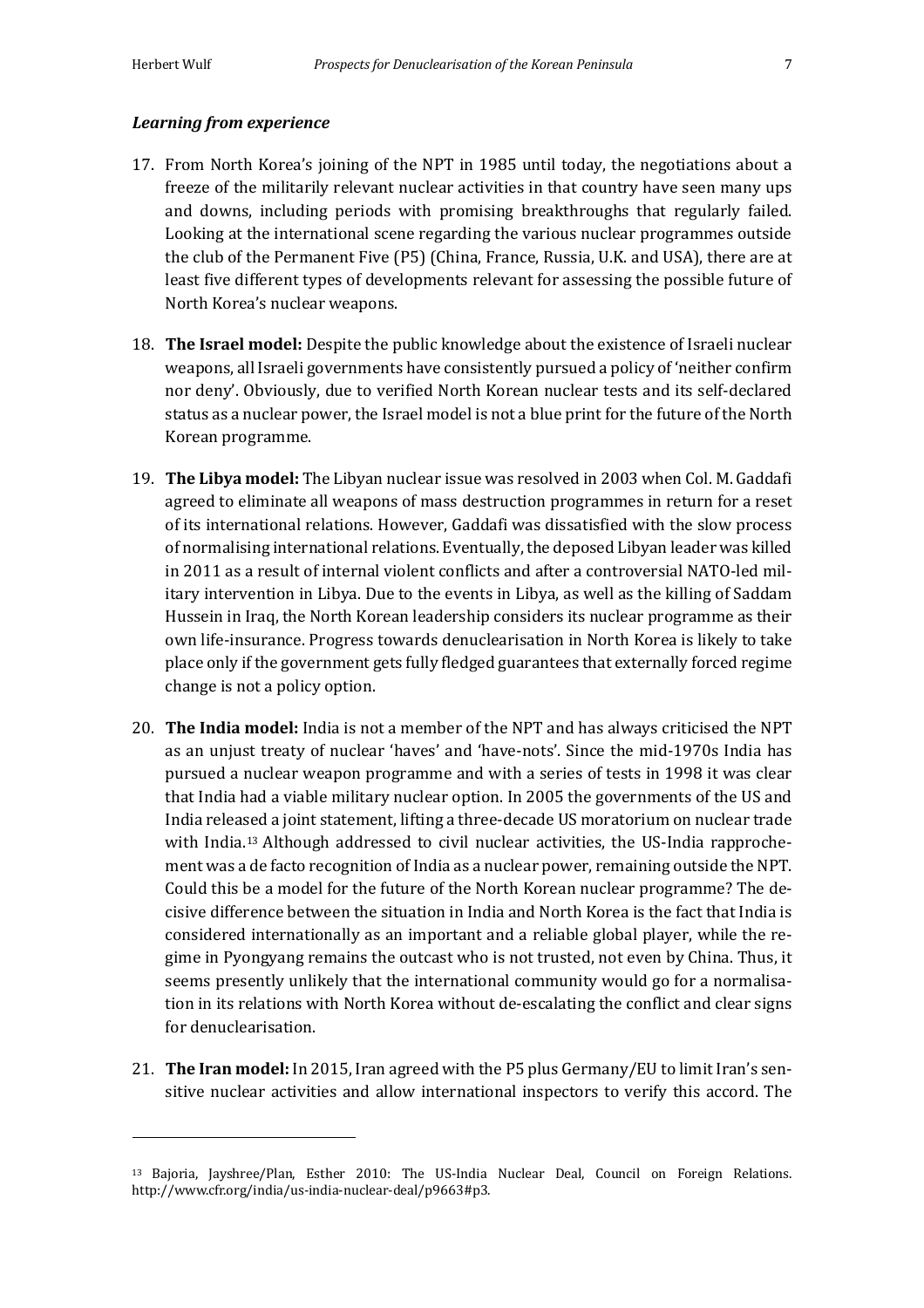P5+1 agreed in return to lifting the harsh economic sanctions. Although the Trump government is ditching this deal, the negotiating process with Iran nevertheless illustrates that a protracted conflict of interest between the Iranian government and the international community can be hedged. As in the case of North Korea, the Iran negotiations experienced many ups and downs; still it was possible to reach an agreement. A complicating factor for a potential agreement with North Korea along the lines of the Iran accord is the fact that the US government is, with its present policy, opting out of a binding international treaty. This erratic Washington policy raises deep concerns in Pyongyang.

22. **The South Africa model:** South Africa ended its nuclear weapon programme in 1989 by completely dismantling the existing weapons. It was the result of the anticipated end of Apartheid and the change to an African National Congress-led government. As long as such a fundamental change in government is not likely in North Korea, the South Africa model seems to be not a realistic blue print for North Korea's nuclear programme.

### **The Genie Is Out of the Bottle - Can We Get It Back In?**

#### *North Korea's motives*

- 23. What are the North Korean government's motives for the bellicose approach from 2008 to 2017 that drove the country into ever-increasing isolation, followed by the sudden reversal of policies now? The regime seems to pursue at least three aims with these provocative actions followed by cooperative signals: One is internal, one relates to China and the third to the US. The most obvious reason for this strategy is the survival of the regime. The nuclear policy is meant to strengthen the regime's stability. Officially, the government in Pyongyang aligns its policy along the so-called '*Pyongjin*' line<sup>14</sup> which, unlike the military priority under Kim Jong Un's father Kim Jong Il, is supposed to balance economic and nuclear developments. The signals for cooperation, especially vis a vis South Korea, put even more emphasis on economic cooperation. The government is interested in a reversal of the sharp sanctions and wants to profit from cooperation, aiming at a boost of the economy and thus improving its own stability. But this does not mean that North Korea will surrender its nuclear programme viewed as critical to survival.
- 24. The second and the third reasons for North Korea's strategy are directed at China and the US: It wants to underscore that it cannot be shoved around, although economically dependent on China. The most recent visits of Kim Jong Un to Beijing indicate that this approach has worked. And it wants to dialogue with the US at eye-level. This has been generously granted by President Trump, in contrast to all his predecessors. So far, the North Korean leadership can afford this precarious balancing act because the complex and complicated US-Chinese relations in the region open up space for North Korean 'elastic' policies. When former US President Obama announced further sanctions

<sup>&</sup>lt;sup>14</sup> Alexandre Y. Mansouro, Kim Jong Un's Nuclear Doctrine and Strategy: What Everyone Needs to Know, Nautilus Institute Special Report, https://nautilus.org/napsnet/napsnet-special-reports/kim-jong-uns-nuclear-doctrine-and-strategy-what-everyone-needs-to-know/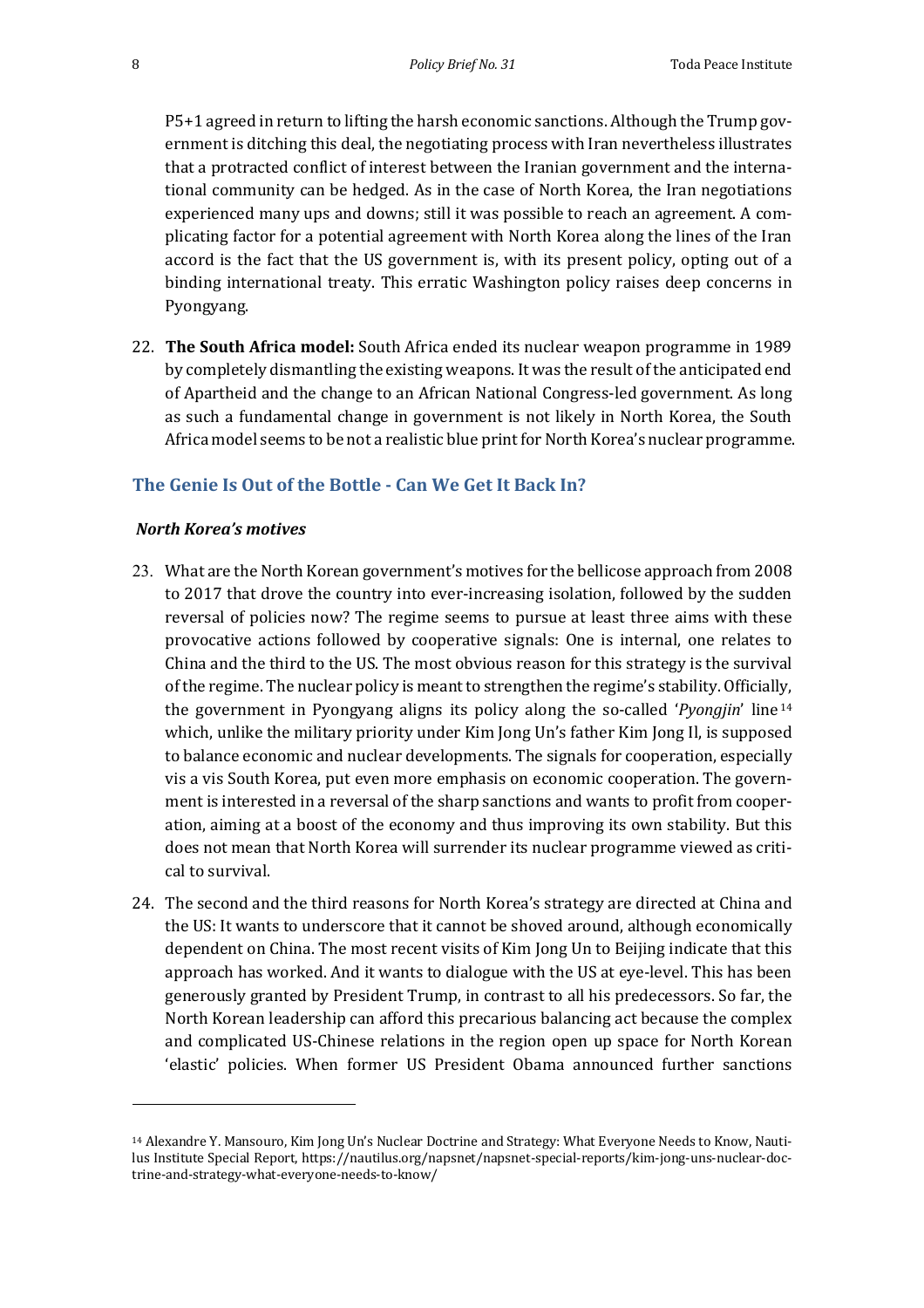against North Korea after the September 2016 nuclear test, the Pyongyang foreign ministry ridiculed them as 'laughable and insignificant'. And indeed, the US has hardly any further sanctions mechanism left since they have already been pushed to the limit. Whether technology exports, food supplies, control of North Korean shipping routes, travel possibilities for political, military and economic leaders or international financial transactions, all of these have been already reduced to an absolute minimum. The master key for a possible further economic squeeze of North Korea lies in Beijing and not in Washington.

25. Sanctions and isolation have their effects but also limits. Maximum pressure strategies can backfire. Wait and see policies have allowed dangerous proliferation. Military options are not realistic. Externally forced regime change is wishful thinking. There is one important lesson that the North Korean situation teaches us: Even with hostile regimes the international community needs to negotiate directly.

#### *The European Union as a mediator?*

<u> 1989 - Johann Stein, marwolaethau a bh</u>

- 26. Instead of just leaving it up to the members of the six-party talks, the EU could play its part in finding a solution. The negotiations with Iran have shown that the EU can play an important moderating role. As a main player in international politics and an important economic power, there is a real opportunity for the EU to take a lead by engaging North Korea in direct dialogue. Such a policy, of course, requires close cooperation with the major players (the six-party talks members), especially the United States and China.
- 27. In both its European Security Strategy and its Strategy Against Proliferation of Weapons of Mass Destruction, the EU has recognised its responsibility to act in global crises and to address proliferation problems.<sup>15</sup> Why is it not acting accordingly in the case of North Korea even though North Korea is specifically mentioned in the Security Strategy? The EU should get involved, not the least because it will have to foot part of the bill even if it is others who resolve the problem.
- 28. The EU's present 'wait and see' policy is surprising, given its past performance. Back in 1998 the EU began an intensive political dialogue with North Korea and most EU countries opened diplomatic relations with the country in 2001. The EU contributed funds to improve North Korea's energy supplies and engaged in the 1994 Agreed Framework contributions.
- 29. Along with the UN sanctions EU governments have resisted further dialogue. The EU's inaction is even more difficult to explain when one considers its lack of 'historical baggage' in the region. European countries neither have a colonial past in Korea, nor did they play a prominent role in the Korean War, nor does the EU have a central strategic

<sup>&</sup>lt;sup>15</sup> European Union, Shared Vision, Common Action: A Stronger Europe, June 2016 https://eeas.europa.eu/archives/docs/top\_stories/pdf/eugs\_review\_web.pdf; 

European Union Weapons of Mass Destruction Strategy, December 2008), http://trade.ec.europa.eu/doclib/docs/2008/december/tradoc\_141740.pdf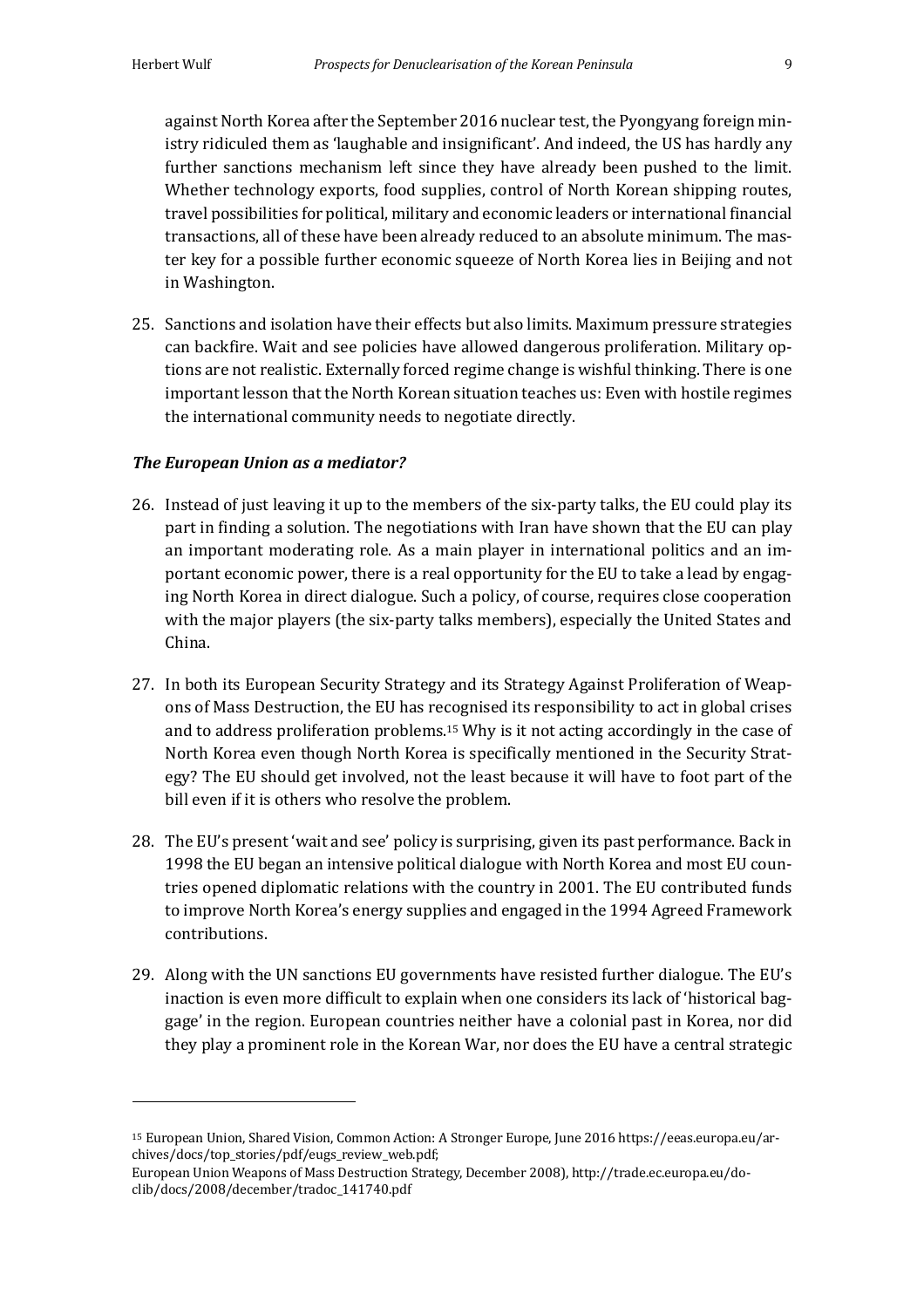interest in the region, nor vested interests. On the contrary, Poland, the Czech Republic/Slovakia, Sweden and Hungary played (and still play) a role as members of the United Nations Military Armistice Commission of Korea. Thus, conditions for a constructive EU role are positive.

### *A phased approach and a plan of action*

- 30. Whatever format for negotiations will be found (bilateral North-South, bilateral US-North Korean, trilateral US-North-South Korean, revived six-party talks, six-party talks plus EU, or under the auspices of the UN) the process will be complicated and lengthy. The nuclear weapons cannot be removed in a quick and simple deal, ignoring all other issues involved. A cautious and phased process is most promising, a process that recognises the historical legacies and current strategic interests: Japan's colonial past in Korea, the Korean war, the partition of the country, the regional interests of neighbouring countries, the US-Chinese geopolitical and strategic interests, volatile security situations etc. This process goes way beyond a deal on nuclear weapons.
- 31. Kim Jong Un's change of policy and Donald Trump's reaction, after years of stalemate and months of mutual verbal attacks, has opened up a window of opportunity for new negotiations. This informal halt of the past provocations is a first step towards a more sustainable agreement. Given the urgency of solving the nuclear issue, it is not sensible to begin with pre-conditions before the negotiations. This has always been the position of the Bush Administration. But, as we know, this was not successful. Negotiating a deal to stop the North Korean bomb and reverse its nuclear and missile programme is not to 'kowtow' to Pyongyang and negotiating with an unfriendly government is not appeasement: It is the only viable option to prevent further proliferation of weapons of mass destruction and particularly the erosion of the NPT.
- 32. A freeze-for-freeze,<sup>16</sup> or more ambitious an action-for-action, plan is needed for a sustainable solution – one that has precise benchmarks against which a reversal of North Korea's nuclear policy is measured, but that also allows for regional cooperation, confidence building and multilateralism. To succeed, such an action plan will also need to offer North Korea substantial economic assistance and security guarantees. Such a process could develop in three phases, encompassing the nuclear and missile programme as well as the areas of security and economics. Presently, the DPRK has to understand that the UN mandated sanctions will remain strictly in place until serious negotiations get under way.
- 33. During a first phase of *negotiations* the freeze of the North Korean nuclear and missile programme is the centrepiece. In return for a halt of the programme, North Korea should be granted legally-binding security guarantees. It is vital that the US is willing to take such a step. President Trump's reactions during and after the June 2018 Singapore summit seem to indicate this willingness. At the economic level those areas of prime importance for North Korea (energy, infrastructure and food supplies) should be on the negotiation table.

<u> 1989 - Johann Stein, marwolaethau a bh</u>

<sup>&</sup>lt;sup>16</sup> The International Crisis Group (ibid) calls it a freeze-for-freeze approach.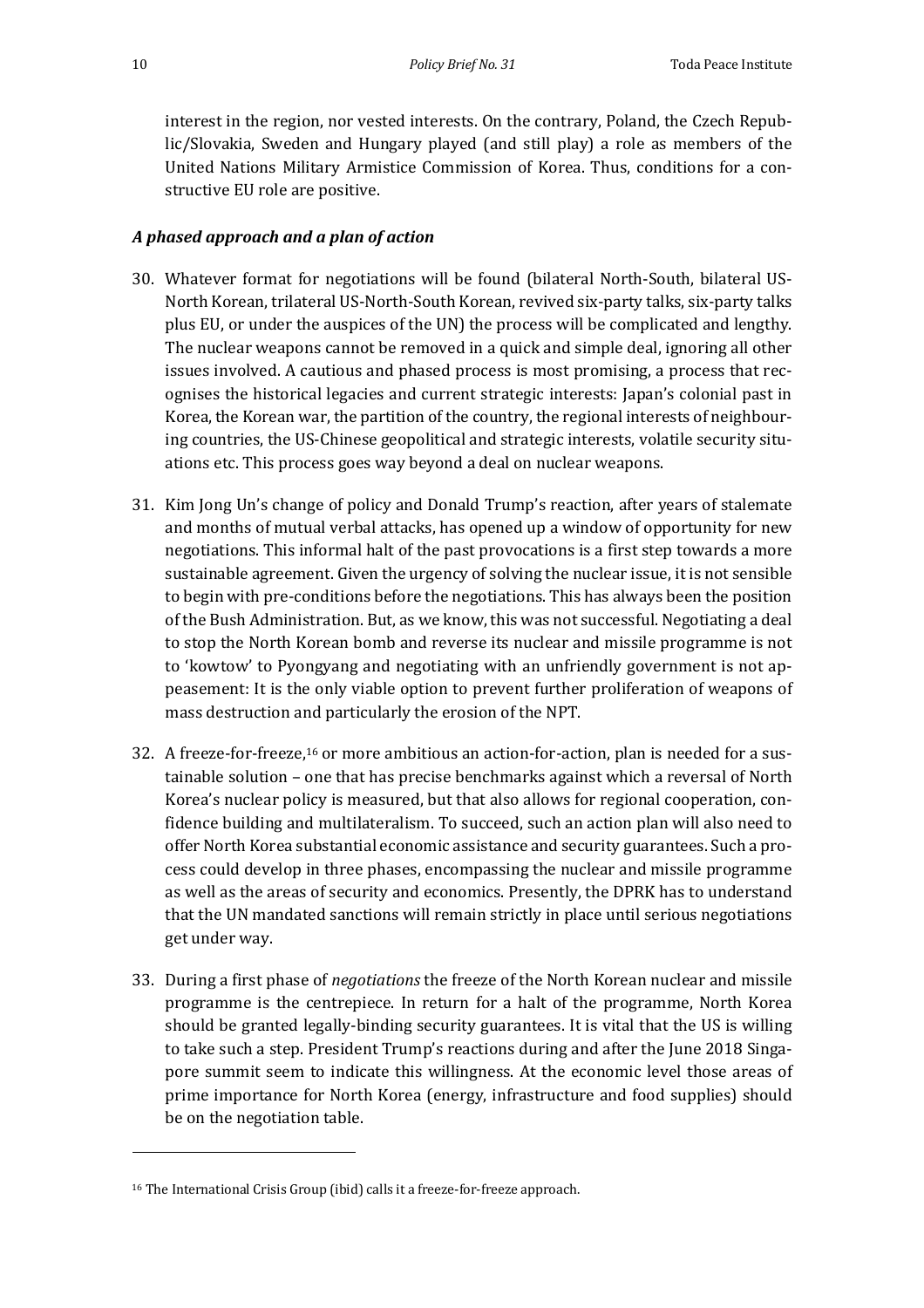| Phase 1:<br><b>Negotiations</b> | Nuclear Programme<br>Security<br>Economy | Negotiations about the halt of all relevant nuclear<br>٠<br>programmes and halt of missile development<br>Negotiations about security guarantees, possibly<br>unilateral stop of US-South Korean manoeuvres<br>Gradual removal of sanctions and commitment<br>for the supply of technology, food and energy |
|---------------------------------|------------------------------------------|-------------------------------------------------------------------------------------------------------------------------------------------------------------------------------------------------------------------------------------------------------------------------------------------------------------|
| Phase 2:                        | Nuclear Programme                        | North Korean membership in the NPT, IAEA in-<br>$\bullet$                                                                                                                                                                                                                                                   |
| Implementa-                     |                                          | spections, freezing of all relevant nuclear pro-                                                                                                                                                                                                                                                            |
| tion                            |                                          | grammes                                                                                                                                                                                                                                                                                                     |
|                                 | Security                                 | Confidence building measures, reduction of con-                                                                                                                                                                                                                                                             |
|                                 |                                          | ventional forces and legally binding treaties about<br>security on the Korean peninsula                                                                                                                                                                                                                     |
|                                 | Economy                                  | Full removal of sanctions, supply of oil, food, elec-                                                                                                                                                                                                                                                       |
|                                 |                                          | tricity, technology, cooperation in infrastructure                                                                                                                                                                                                                                                          |
|                                 |                                          | and agriculture                                                                                                                                                                                                                                                                                             |
| Phase 3:                        | Nuclear Programme                        | Complete dismantlement of all militarily relevant<br>$\bullet$                                                                                                                                                                                                                                              |
| <b>Finalisation</b>             |                                          | nuclear facilities, removal of all weapon grade<br>material in North Korea and removal of all US nu-                                                                                                                                                                                                        |
|                                 |                                          | clear weapons from the region.                                                                                                                                                                                                                                                                              |
|                                 |                                          | Demilitarisation of the North-South border, nego-                                                                                                                                                                                                                                                           |
|                                 | Security                                 | tiations about the future political order on the                                                                                                                                                                                                                                                            |
|                                 | Economy                                  | peninsula                                                                                                                                                                                                                                                                                                   |
|                                 |                                          | Normalisation of all economic relations                                                                                                                                                                                                                                                                     |

#### **Table 2. A possible action plan**

- 34. The second phase of *implementation* will require North Korea to re-enter the NPT, freeze all relevant nuclear programmes and allow intrusive inspections of the International Atomic Energy Agency. At the security level, confidence building measures, such as a reduction of conventional forces in the North and the South and a halt of US-South Korean military exercises, are required aa well as legally binding treaties about security on the Korean peninsula. At the economic level cooperation is needed, including lifting of sanctions by the international community. Reconstruction of the power grid and cooperation in infrastructure projects and agriculture would have priority.
- 35. In the third phase of *finalisation* all military relevant nuclear technology will be dismantled in North Korea and the weapon-grade material will be removed from the country. The North-South border will be demilitarised and negotiations about the future political order of the divided Korean peninsula should start. This requires the removal of all US nuclear weapons from the region. At the economic level cooperation will be sustained on the basis of legally-binding contracts. All economic relations will be normalised.

## **Conclusion**

36. Despite the cautious signals for a possible new and promising round of negotiations, aiming at denuclearisation of the Korean peninsula, the main problem, North Korea's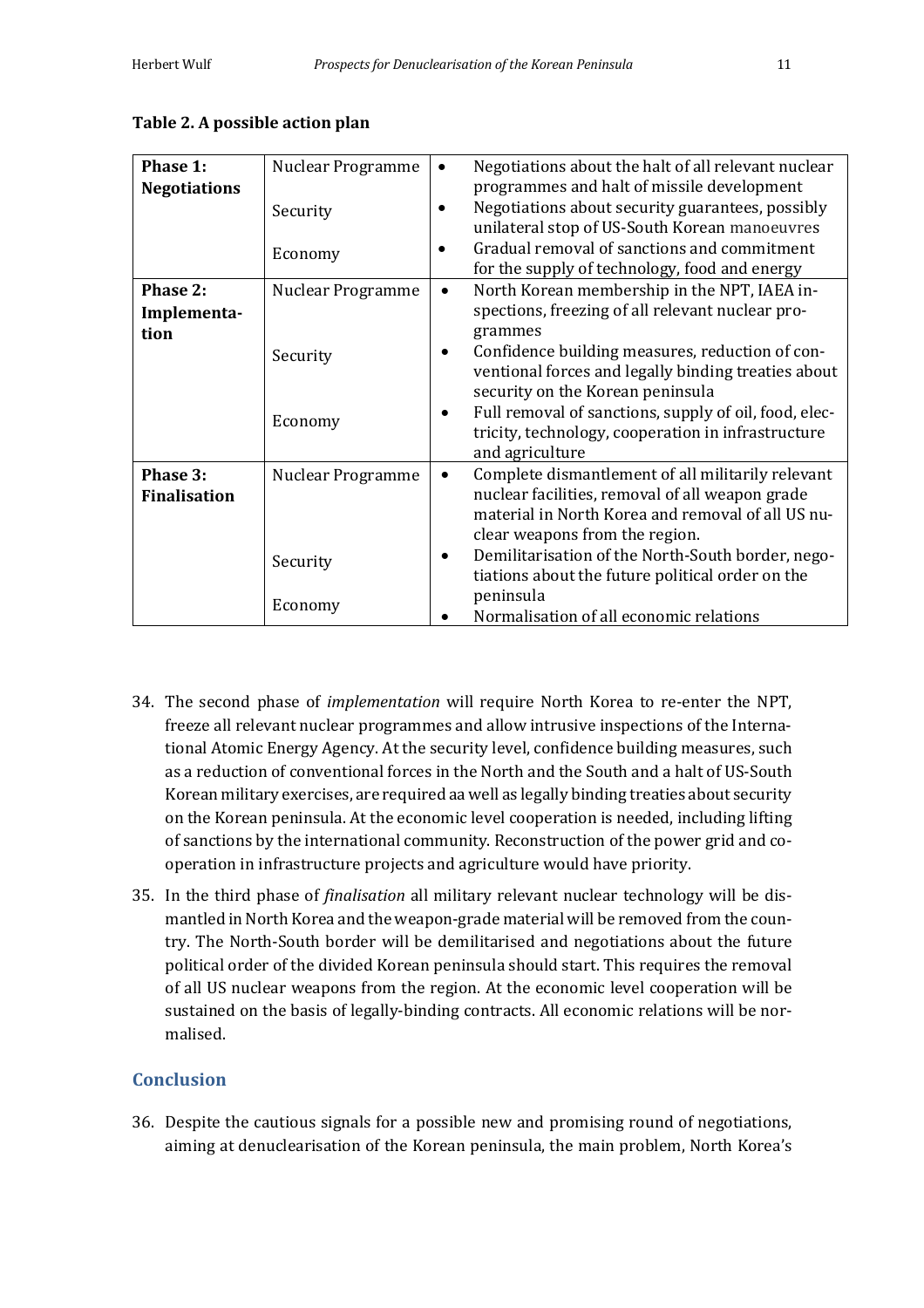nuclear weapons, remains unresolved. Despite President Trump's commitment to 'provide security guarantees to the DPKR', and Chairman Kim Jong Un's reaffirmation of his 'firm commitment to complete denuclearisation' of the Korean peninsula, $17$  neither is the kind of 'security guarantees' spelled out nor is what is meant by 'denuclearisation' defined. This is the task for negotiations, that will most likely be long-term, complicated and probably not without disappointments since many controversial issues still need to be resolved.

- 37. The North Korean government eventually got what they have been begging for over several decades: to negotiate with the US at eye-level. Judgment about North Korea's motives and internal politics must remain speculative since very little information about the isolated regime is available. In the past, North Korea has used its nuclear programme, including its willingness to negotiate the weapons away, for different reasons.
- 38. First, as a deterrent. North Korean officials have repeatedly emphasised that they feel 'cornered' by US pressure. This scenario presumes that North Korea never took seriously the negotiations and its international commitments under the NPT as well as the various rounds of negotiations.
- 39. Second, nuclear weapons as a bargaining chip: This assumes the North Korean government is prepared to stop its nuclear programme if it gets compensated by security guarantees and economic assistance and cooperation.
- 40. Third, the nuclear weapons as life-insurance for the regime: Whether the DPRK government will sacrifice this option is an open question, since the programme is far advanced by now. But this question is key to all future negotiations.
- 41. Fourth, the pursuit of parallel options: The DPRK government pursues parallel options of building up its nuclear and missile programme while negotiating its complete dismantlement at the same time. This seems a plausible scenario as long as the Kim government feels threatened.
- 42. Denuclearisation of the Korean peninsula, particularly the stop on North Korea's nuclear weapon programme, can be seen as the test for the future viability of the NPT and the role of the UN as the guardian of arms control treaties. The policy of North Korea demonstrates a strong ambition to create a nuclear and a long-range missile programme. But at the same time, the Kim government has always maintained that it continues to pursue a policy of complete denuclearisation and that it is ready to negotiate the stop on its programme. Will North Korea really be prompted to give up its nuclear weapons and agree to dismantle all nuclear facilities with relevance for military use? North Korea is well-known for driving a hard bargaining position: What will the economic price tag be for the international community?

<sup>17</sup> https://www.whitehouse.gov/briefings-statements/joint-statement-president-donald-j-trump-unitedstates-america-chairman-kim-jong-un-democratic-peoples-republic-korea-singapore-summit/